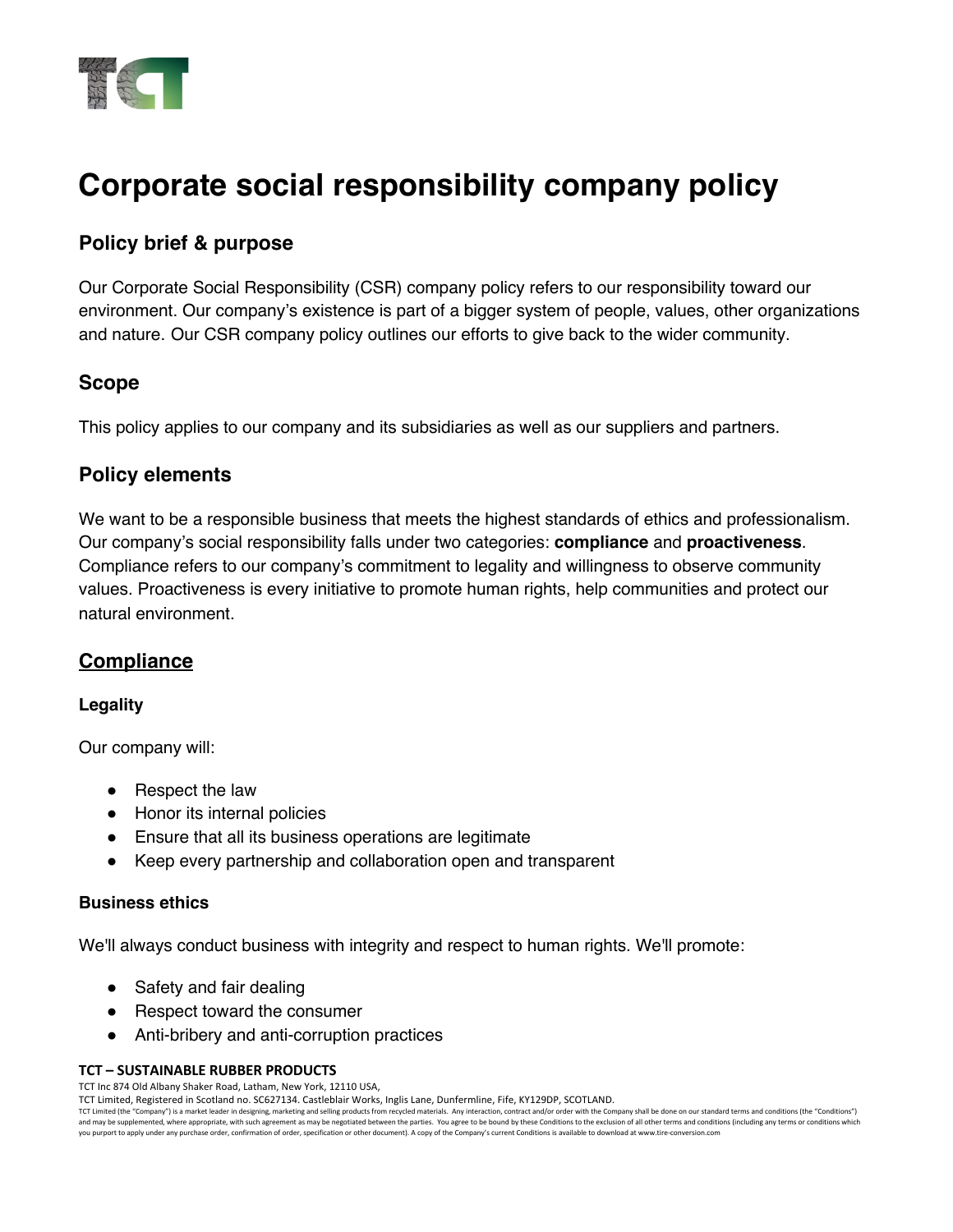

## **Protecting the environment**

TCT was set up with a core focus to build sustainable recycled rubber products. Protecting the natural environment and helping to reduce climate change are at the heart of this focus. Achieving greater sustainability is delivered through a number of areas.

## Energy efficiency

- TCT is looking to replace production of new virgin synthetic rubber and plastic products. One of the key issues here is the energy intensity to make these virgin products. Research done by Stanford University and detailed by the European Tyre Recycling Association (ETRA) shows that the amount of energy used for recycling tyre rubber is significantly less than the amount of energy used to process natural or new synthetic rubbers.
- According to the ETRA, 121,000 units of energy are required to produce 1kg new rubber but only 2,200 units of energy to produce 1kg of recycled crumb rubber. The result is to produce 4.35 tons of CO2 from the production process of natural rubber but only 97 kg CO2 to produce the same amount of recycled rubber. So, the benefit is both in minimising CO2 emissions contributing to climate change and contributing to the process of sustainable management of natural resources
- For recycled tyre crumb it is important to look at the energy required to collect and process the tyres. The key is therefore to have the tyres processed as close to source as possible and for the products using that tyre crumb to be located close to these processing facilities. This is why TCT has located its manufacturing facility in Poland which is both close to the source of the crumb and to its European customers for the end products.

## Removing waste tyres and microplastics from the environment

• According to ETRA there are over 3,900,000 tons of tyres removed from cars, lorries, agricultural and other vehicles in the EU-27 Member States which are currently classified as waste. In recent years there has been a significant improvement in the recycling of 'End of Life' Tyres in the EU. Now, less than 9% are sent to landfills, 17% are reused/exported/re-tread, 38% are recycled, and another 36% are used for energy production. Of those tyres that are recycled 63% are channelled into granulation/powders, for use as a base material for new products. TCT exclusively uses this material to redesign products thereby reducing the number of waste tyres in dumps and removing microplastics from the wider environment.

## End of life of products

Another factor in sustainability is the end of life of products. TCT are designing units that can last for years outside. As with most plastics though, the material will weaken each time products are taken back

#### **TCT – SUSTAINABLE RUBBER PRODUCTS**

TCT Inc 874 Old Albany Shaker Road, Latham, New York, 12110 USA,

TCT Limited, Registered in Scotland no. SC627134. Castleblair Works, Inglis Lane, Dunfermline, Fife, KY129DP, SCOTLAND.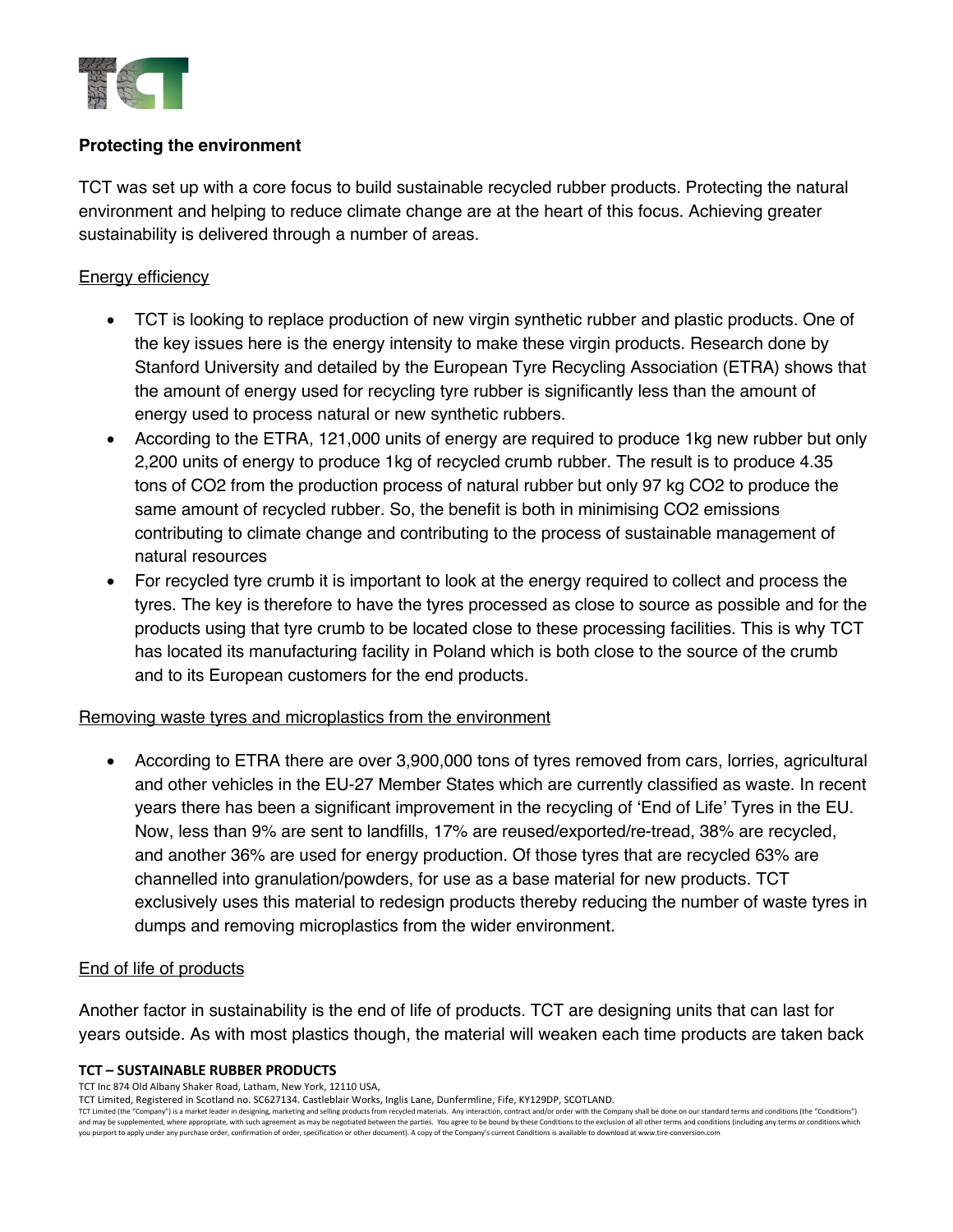

to recycle. In the case of recycled rubber products, the crumb is combined with polyurethane binders and eventually these build up and the crumb can no longer be effectively recycled. Products can be recycled 3-6 times at which point TCT will send the units out to be recycled into more permanent structures such as roads or concrete. Rubber is increasingly used in these structures as it adds key properties such as a reduction in stopping distance on road surfaces.

### Disposal of chemicals in manufacturing

Keeping our environment clean and unpolluted is a benefit to all. We'll always follow best practices when disposing garbage and using chemical substances.

## **Protecting people**

We'll ensure that we:

- Don't risk the health and safety of our employees and community.
- ! Support diversity and inclusion. At TCT 50% of our top management are woman and the majority of the workforce in our manufacturing facilities come from disadvantaged communities.

## **Human rights**

Our company is dedicated to protecting human rights. We are a committed equal opportunity employer and will abide by all fair labor practices. We'll ensure that our activities do not directly or indirectly violate human rights in any country.

## **Proactiveness**

## **Volunteering**

Our company encourages our employees to volunteer. They can volunteer through programs organized internally or externally.

## **Supporting the community**

Our company has a policy to support young people from our community. Our policy is to work with universities where we can to provide internships including current work with Southampton University in the UK. Our Head of Design was initially recruited as an Intern working for TCT during his university program.

**TCT – SUSTAINABLE RUBBER PRODUCTS**

TCT Inc 874 Old Albany Shaker Road, Latham, New York, 12110 USA,

TCT Limited, Registered in Scotland no. SC627134. Castleblair Works, Inglis Lane, Dunfermline, Fife, KY129DP, SCOTLAND.